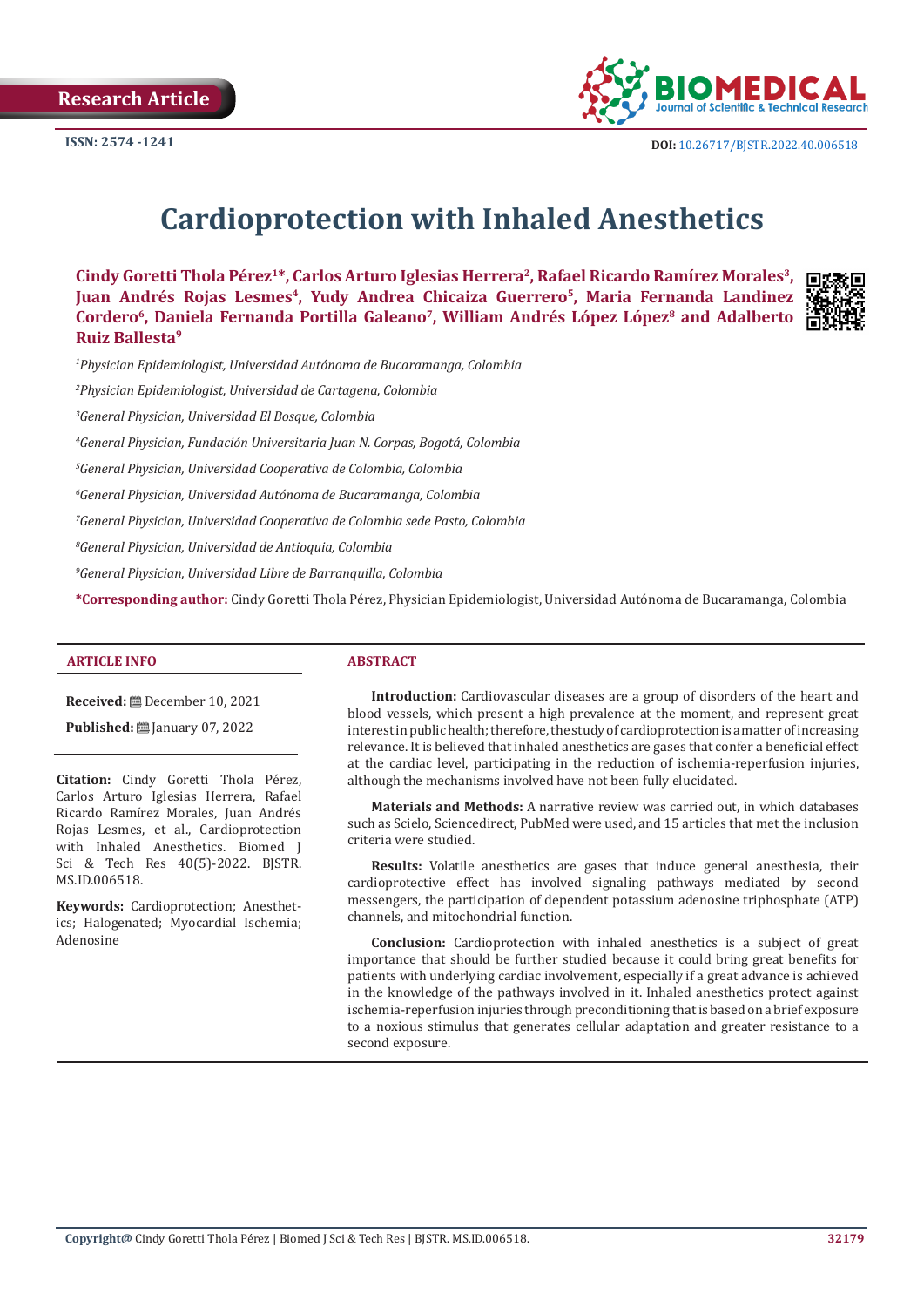# **Introduction**

Cardiovascular diseases are a group of disorders of the heart and blood vessels. According to PAHO, each year more people die from cardiovascular diseases than from any other cause. By 2020, deaths from these diseases will increase by 15 to 20%, and in 2030, approximately 23.6 million people will die from them, which makes it persist as the leading cause of death worldwide. These disorders consist of acute episodes that affect vascular perfusion through obstructions that alter the normal flow of blood to organs such as the heart and brain; caused by multiple risk factors that induce the formation of atheromatous plaques on the walls of blood vessels. Among the factors involved are smoking, obesity, sedentary lifestyle, diabetes and hyperlipidemia. [1] Volatile anesthetics are gases that induce general anesthesia, with rapid onset and recovery. In addition, its effect is less in the peripheral organs. In 1986, Reimer studied the decrease in ATP at the origin of myocardial damage in dogs, exposing them to a short period of ischemia, which showed that the more exposure there was, the less aggravation of the infarct zone. Then Murry continued the studies based on the fact that myocardial cells adapt as they present a repetitive noxious stimulus, by reducing energy consumption. Murry determined the adaptation mechanisms that participate in this, such as the reduction in the consumption of ATP and the limitation of the accumulation of catabolites during ischemia, which is summarized as a protection against ischemic damage. From all this arose pre and post ischemic conditioning, which resemble the behavior of halogenated gases and their cardioprotective effect, acting on channels sensitive to ATP. Many studies have commented on the effect of these agents on the myocardium, showing the beneficial action of the pharmacological mechanism when used before and after ischemia in patients with ischemic heart disease [2,3].

# **Materials and Methods**

A narrative review was carried out, in which databases such as Scielo, PubMed, Sciencedirect, academic google were used. A search was carried out for articles in journals indexed in English and Spanish languages from 2012 to 2021. The keywords used were according to the MeSH terms. They were used: cardioprotection, anesthetics, halogenated, myocardial ischemia, adenosine. In this review, 21 original and review publications related to the subject under study were identified, of which 14 met the inclusion criteria used. Among the inclusion criteria are that they were full-text articles, that at the time of the search they allowed the reading of the abstract, that they were related to the subject studied and that they were within the established years. Exclusion criteria: That their publication date was less than 2012 and that they allowed the full text to be read.

## **Results**

#### **Ischemic Preconditioning**

Ischemic preconditioning was studied in 1986 by Murry, et al. Ischemia occurs when there is a decrease or interruption in the supply of oxygen to a tissue, which can generate tissue necrosis, when compensatory mechanisms such as the use of energy reserves are exhausted, finally leading to irreversible damage and later to death. However, in preconditioning, tissue involvement is transitory, there is an injury to the tissue in order to prepare it or protect it from further damage, since it helps the cardiac cells to contract with less effort and less energy consumption. Thus, a short period of ischemia is preferable to a prolonged one, for which volatile anesthetics confer cardioprotection even though the mechanisms involved in it are not yet clear. In other words, in preconditioning there is an exposure to a harmful stimulus which will generate an increase in cellular resistance to subsequent exposure. This occurs in two phases: the initial phase, which is immediate, confers a short protection of 1 to 2 hours, and a late phase lasting approximately 24 hours. In the late phase, cellular memory is formed, it is believed that it is thanks to the activation of proteins that have a cytoprotective effect. In ischemic postconditioning, short ischemic episodes would be applied in the initial phase of reperfusion, thus reducing the extent of cellular lesions that generally occur in that period [2,4].

#### **Reperfusion Injury**

The purpose of reperfusion is to reduce ischemia; however, this can trigger a series of myocardial injuries, predisposing to a high risk of suffering myocardial infarction within the first 24 hours after surgery. These changes consist of arrhythmias, accelerated necrosis, and lethal damage, as reported in animal studies. All this due to mechanisms of endothelial dysfunction, accumulation of ions and free radicals, which generate a pro-inflammatory response. Volatile anesthetics confer cardioprotective effects against Ischemia-Reperfusion injury, when administered shortly before ischemia; This effect arises from 12 hours after the administration of these drugs and can last up to 72 hours. Preconditioning exerts delayed cardioprotective effects against myocardial injury in rats by activating AMPK (AMP-activated protein kinase) and restoring altered autophagic flow [5,6].

#### **Cardiac Ischemia**

When cardiac ischemia occurs, myocytes suffer from a lack of energy, which creates an anaerobic state with a subsequent increase in lactic acid and a decrease in pH. The reserved adenosine triphosphate is consumed, and reactive oxygen species begin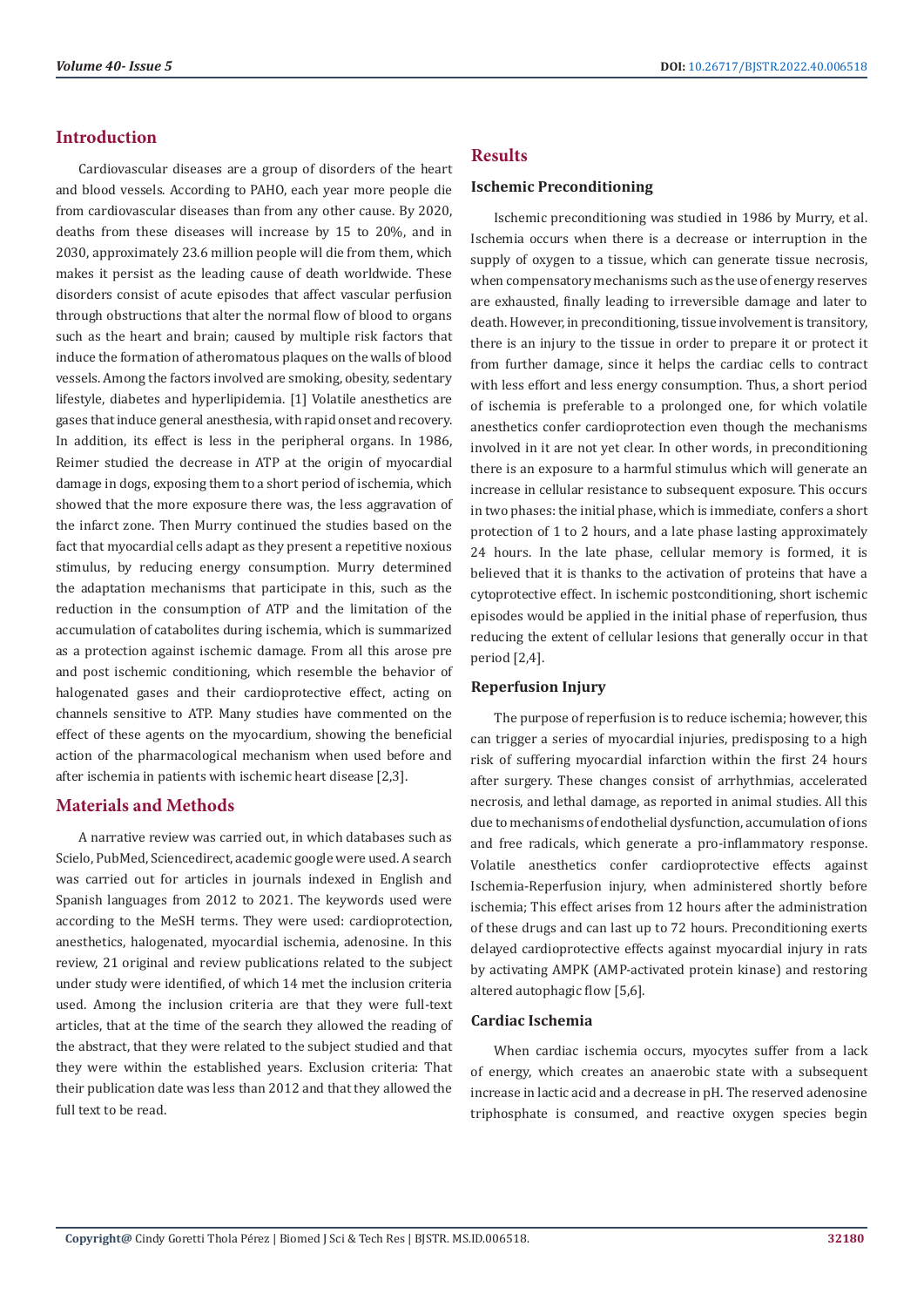to be produced, since the mitochondria that normally produce ATP within cardiac cells, during ischemia have a high oxygen requirement. In addition, this loss of ATP generates ionic disorders since the Na / k pump is affected, which culminates in a decrease in intracellular sodium and an increase in calcium, deteriorating the cell membrane and causing apoptosis. Regarding reperfusion, it also causes calcium overload, inadequate ATP synthesis, low nitric oxide production, and oxidative stress. In this reperfusion process, the increase in ATP is harmful, since it generates hypercontracture of the cardiomyocytes, breaking the membrane and necrotizing the bands [7].

## **Anesthetic Preconditioning**

When volatile anesthetics are administered before or after periods of ischemia, they exert protective effects on cells through various mechanisms. These mechanisms include modulation of G protein-coupled receptors, intracellular signaling pathways, gene expression, potassium channels, and mitochondrial function. In the preconditioning mechanism, mediators are activated that confer cardioprotection during the period of ischemia and reperfusion; volatile anesthetics are lipophilic and can diffuse into cell membranes, acting as preconditioning inducing agents, leading to the activation of protein C kinase, the opening of potassium channels, and differential genetic regulation. Currently it is believed that halogenates act directly, since they not only decrease contractility and oxygen consumption, but also occur by the activation of intracellular pathways that prevent myocardial necrosis. [3,7] Halogenated anesthetics protect against ischemiareperfusion injuries, they provide protection against vascular injury by preventing the contribution of the endothelium in proinflammatory and thrombogenic events. These agents inhibit

the expression of molecules that participate in the activation of adhesion and transmigration of leukocytes, and improve vascular reactivity, preserving the vasodilation capacity by activation of K-ATP channels, reduction of intracellular calcium in smooth muscle vascular and nitric oxide release [6,8].

Ischemic preconditioning can decrease infarct size, lethal arrhythmia, and contractile dysfunction; similarly, the administration of anesthetics protects the myocardium from the effects of myocardial infarction and myocardial dysfunction. The dependent potassium adenosine triphosphate (ATP) channels play an important role; these channels in the myocardium are closed since ATP concentrations are elevated; When ischemia occurs and a state of hypoxia occurs, these channels open allowing the exit of potassium and loss of ATP, which generates the opening of the potassium channels of the mitochondrial membrane as a compensatory phenomenon, with the subsequent hyperpolarization of the cell membrane and decreased calcium influx and contractility. Halogenated agents induce a signal mediated by G proteins, which activate protein kinase C or PKC. PKC is also activated by phospholipids, reactive oxygen species and nitric oxide, it generates a signal that is transmitted to the effectors, in the channels of the mitochondria and the sarcoplasm. This will cause vasodilation in the smooth muscle of the coronary vessels, which will improve oxygen supply, and to a certain extent protects during ischemia when ATP production is reduced. It is believed that the mechanisms that participate in the cardioprotection processes are mainly those related to the preservation of mitochondrial function. By producing the reduction in intracellular calcium overload, it improves the preservation of energy reserves and prevention of the activation of promoting effects of apoptosis and cell necrosis [9-12] (Figure 1).



**Figure 1:** A review of myocardial ischaemia/reperfusion injury: Pathophysiology, experimental models, biomarkers, genetics and pharmacological treatment.2020.